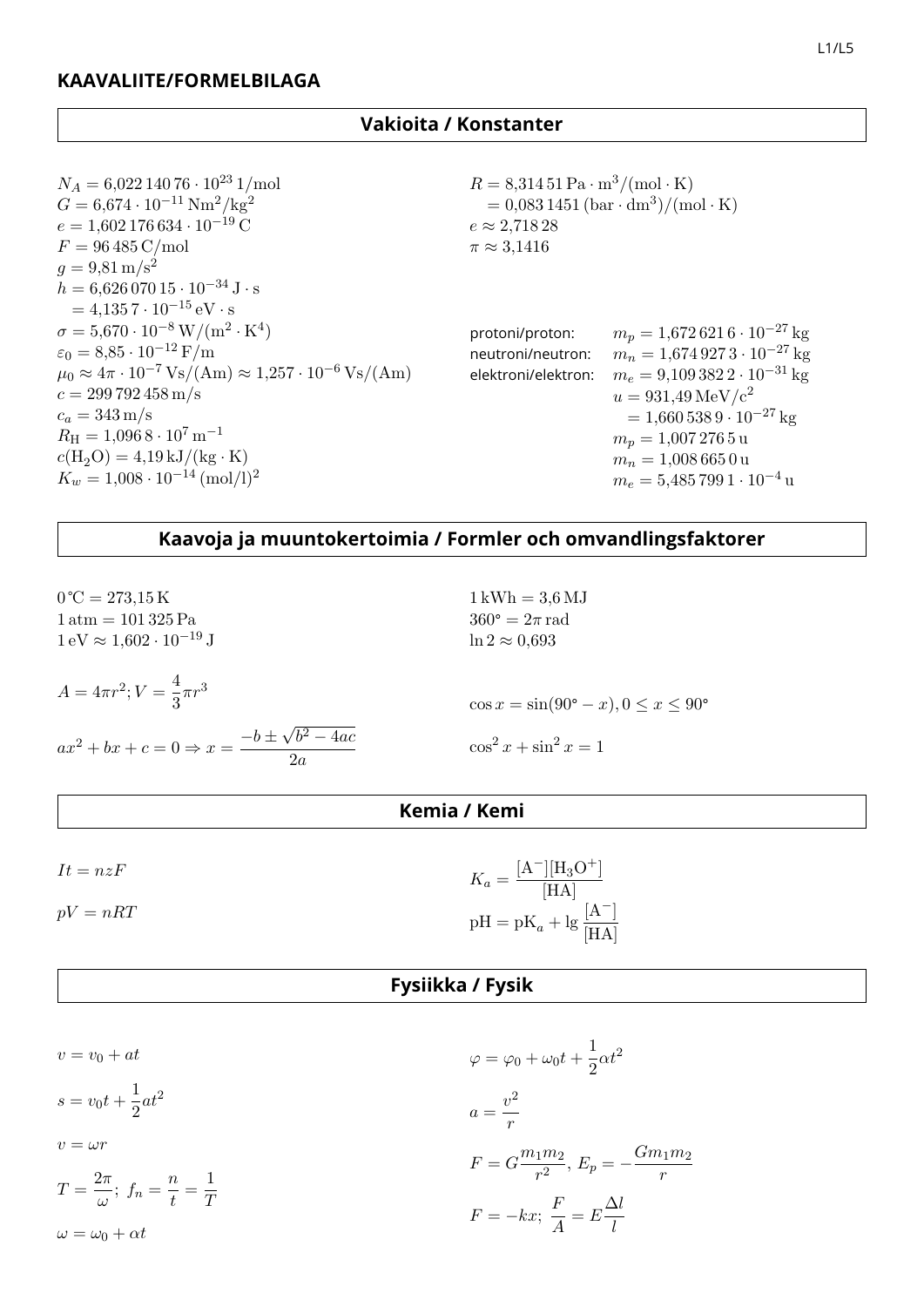$$
T = 2\pi \sqrt{\frac{m}{k}} = 2\pi \sqrt{\frac{l}{g}}
$$
  
\n
$$
\overline{p} = m\overline{v}
$$
  
\n
$$
W = \overline{F} \cdot \overline{s}
$$
  
\n
$$
P = W/t
$$
  
\n
$$
P = \rho gh
$$
  
\n
$$
p = \rho gh
$$

$$
pV = nRT
$$
  
\n
$$
l = l_0(1 + \alpha \Delta T); V = V_0(1 + \gamma \Delta T)
$$
  
\n
$$
\eta = \frac{W_o}{W_i} = \frac{\frac{W_o}{W_i}}{\frac{W_i}{t}} = \frac{P_o}{P_i}
$$
  
\n
$$
\Delta Q = cm\Delta T
$$
  
\n
$$
Q = sm
$$
  
\n
$$
Q = rm
$$

 $F = \frac{Q_1 Q_2}{4}$  $4\pi\varepsilon_0 r^2$  $F = QE$  $V(x_0) = E_0/q$  $E_{\text{pot}} = qU$  $E = \frac{U}{d}$  $C=Q/U$  $C = \varepsilon_r \varepsilon_0 \frac{A}{d}$  $E = \frac{1}{2}QU$  $\overline{U}$  $= RI, F$  $= *UI*$ ∆  $\pmb Q$ = I · ∆ t  $\overline{I}$ =  $\mu$  $\overline{0}$ I  $2\pi r$  $\overline{I}$ =  $\overline{q}$ (  $\overline{v}$ ×  $B);$ F F<sup>m</sup>  $= IlB \sin$ α  $\Phi = AB \cos$ α e  $= NAB \omega \sin(\omega t)$ M  $= NABI \sin$ α  $\overline{l}$ U2 =  $N_1$  $N_2$ ≈  $I_2$  $I_1$ 

$$
E = hf = \frac{hc}{\lambda}; E(eV) = 1240/\lambda(\text{nm})
$$
  
\n
$$
I = I_0 e^{-\mu x}
$$
  
\n
$$
\lambda = \frac{h}{p} = \frac{h}{mv}
$$
  
\n
$$
M = \frac{m}{M} N_A
$$
  
\n
$$
A = \lambda N = \lambda N_0 e^{-\lambda t} = A_0 e^{-\lambda t}
$$

$$
E_p = mgh; E_k = \frac{1}{2}mv^2
$$

$$
\overline{M} = \overline{r} \times \overline{F}
$$

$$
p = \frac{F}{A} = \frac{Fs}{As} = \frac{W}{V}
$$

$$
p = \rho gh
$$

$$
\mu_{\text{max}} = 1 - \frac{T_2}{T_1}
$$
  
\n
$$
f = f_0 \frac{v}{v \pm v_l}; \ f = f_0 \frac{v \pm v_h}{v}
$$
  
\n
$$
I = \frac{P}{A}
$$
  
\n
$$
L = 10 \lg \left(\frac{I}{I_0}\right) \, \text{dB}
$$
  
\n
$$
\frac{\sin \alpha_1}{\sin \alpha_2} = \frac{\lambda_1}{\lambda_2} = \frac{v_1}{v_2} = \frac{n_2}{n_1} = n_{12}
$$
  
\n
$$
U = RI, \ P = UI
$$
  
\n
$$
\Delta Q = I \cdot \Delta t
$$
  
\n
$$
B = \frac{\mu_0 I}{2\pi r}
$$
  
\n
$$
\overline{F} = q(\overline{v} \times \overline{B}); \ F = qvB \sin \alpha
$$
  
\n
$$
F_m = IlB \sin \alpha
$$
  
\n
$$
\Phi = AB \cos \alpha
$$
  
\n
$$
e = NAB \sin(\omega t)
$$
  
\n
$$
M = NAB I \sin \alpha
$$
  
\n
$$
\frac{U_1}{U_2} = \frac{N_1}{N_2} \approx \frac{I_2}{I_1}
$$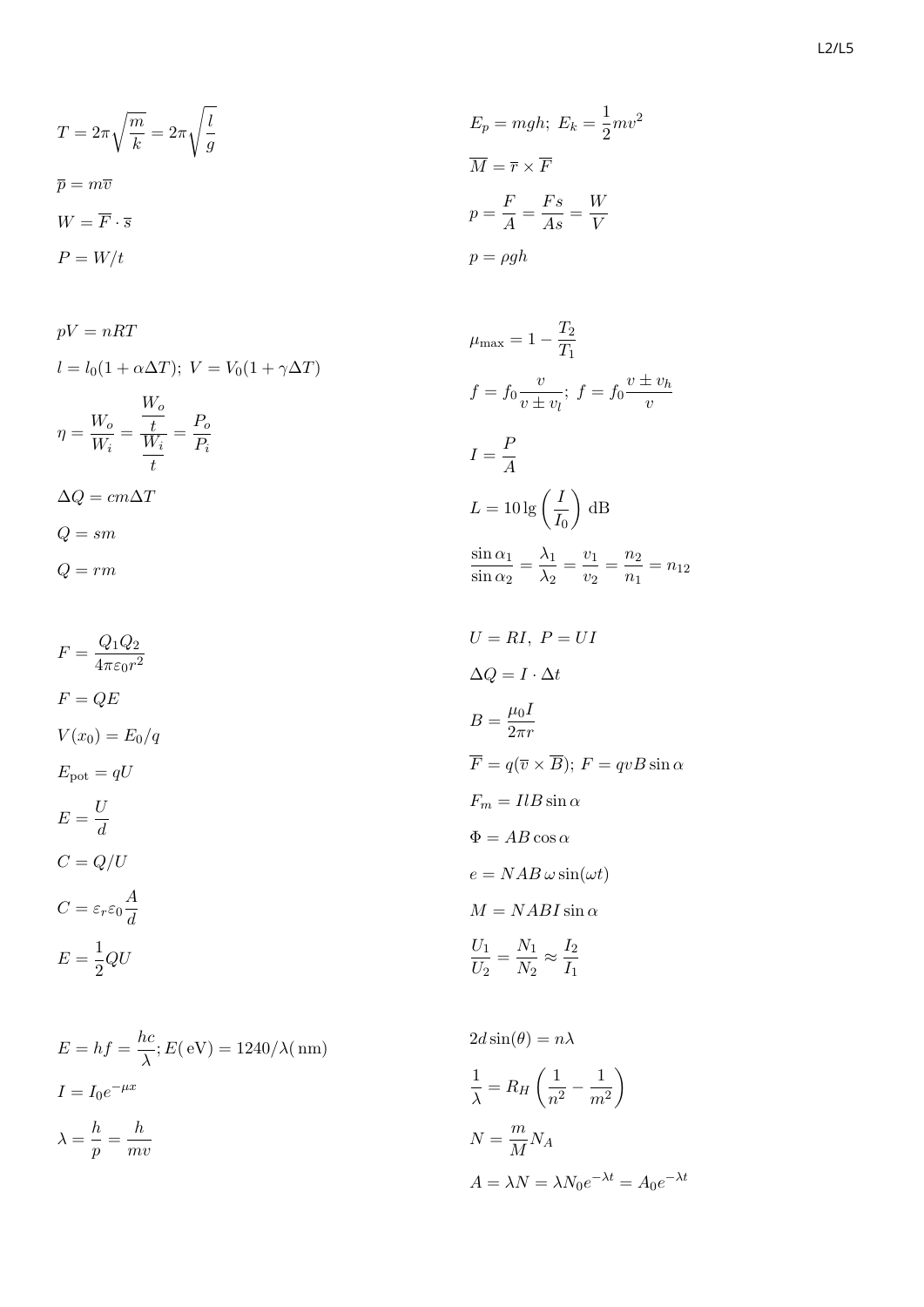#### **Lähetti-RNA:n kodoneja vastaavat aminohapot Aminosyror som motsvarar kodon i budbärar-RNA**

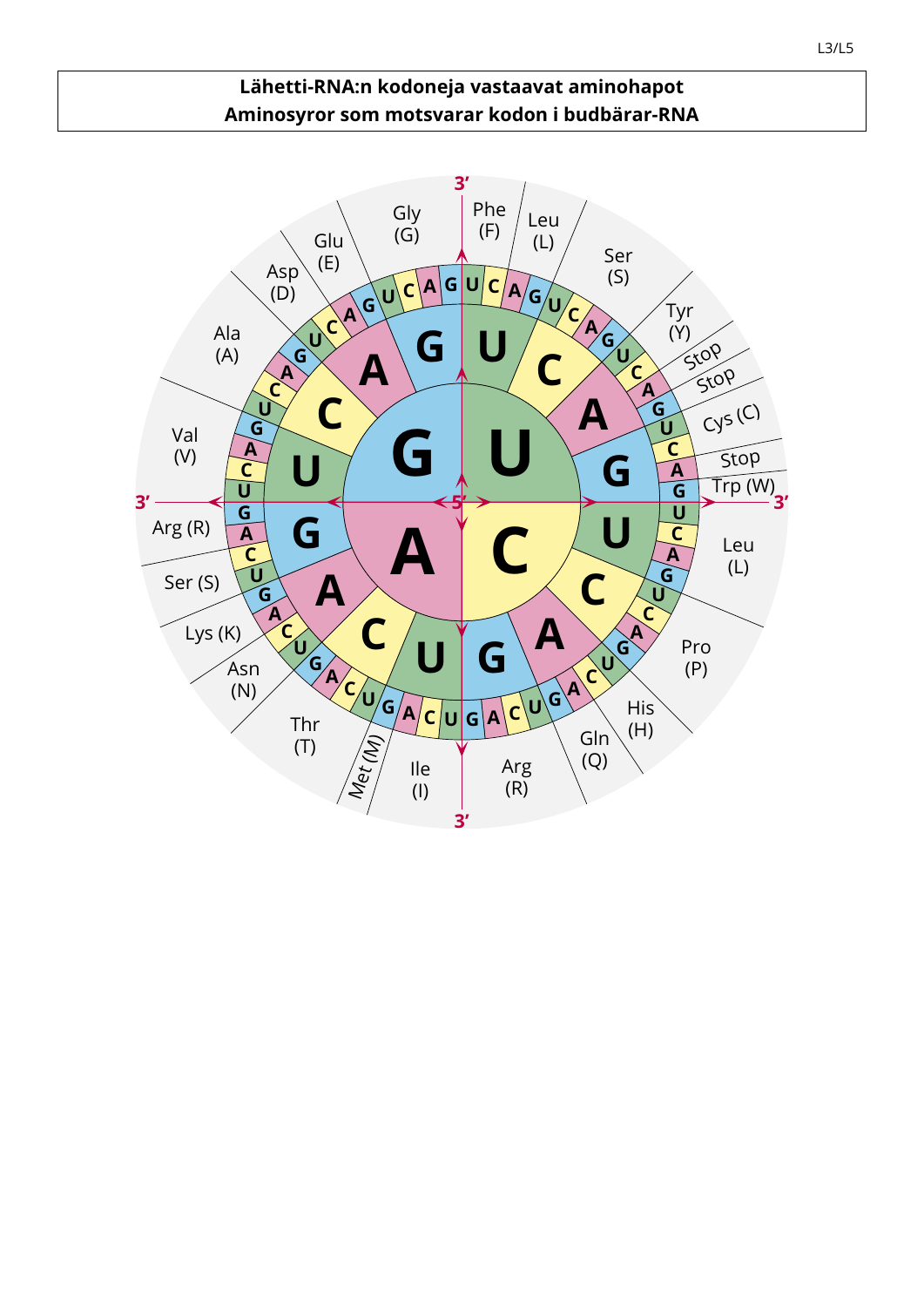#### **Luonnon aminohapot / Aminosyrorna i naturen**

Aminohapot on esitetty siinä muodossa, jossa ne pääosin esiintyvät fysiologisessa pH-arvossa 7,4. Aminosyrorna presenteras i den form som mest förekommer vid det fysiologiska pH-värdet 7,4.